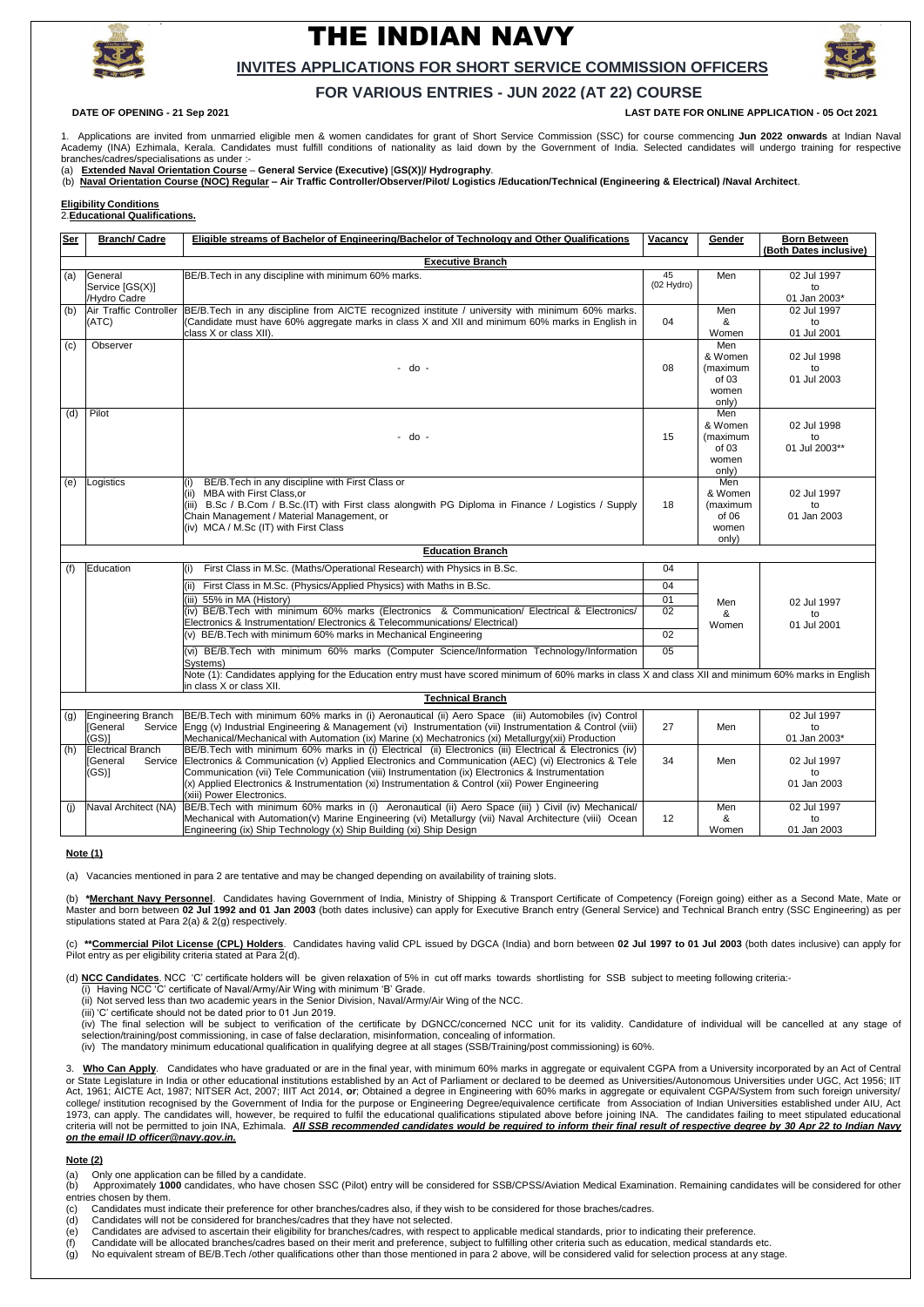4. **Medical Standards/ Relaxation in Height and Weight, Tattoo, Pay & Allowances/ Group Insurance & Gratuity/Leave Entitlements/Duties of Officers**. Please visit website [www.joinindiannavy.gov.in](http://www.joinindiannavy.gov.in/) for information.

**Tenure of Commission**. Selected candidates will be granted Short Service Commission initially for 10 years extendable by maximum 04 years in 02 terms (02 years + 02 years), subject to service requirement, performance, medical eligibility and willingness of candidates.

6. **Selection Procedure**. The selection procedure is as follows:-

(a) Shortlisting of application will be based on preference of entries and normalised marks obtained by the candidates in the qualifying degree. Marks obtained by the candidates in the qualifying degree will be normalised using formulae mentioned in Join Indian Navy website (URL: - [https://www.joinindiannavy.gov.in/files/normalisation\\_ssc\\_jun\\_22.pdf](https://www.joinindiannavy.gov.in/files/normalisation_ssc_jun_22.pdf) ).

(b) BE/B.Tech. For candidates who have completed or in final year of BE/B.Tech, marks obtained upto fifth semester will be considered for SSB shortlisting.

(c) Non-Engineering Degree Programme. For candidates who have completed MCA, MBA, MA, M.Sc, B.Sc and B.Com, marks obtained in all semesters will be considered. For candidates who are in final year, shortlisting will be based on pre-final year performance.

(d) Candidates selected in the final merit list will be required to submit the proof of completing the qualifying degree with minimum 60% of marks by sending an email at the address [officer@navy.gov.in](mailto:officer@navy.gov.in) . Candidates failing to meet the criteria will not be permitted to join the Academy.

(e) No communication will be entertained in this regard.

(f) Shortlisted candidates will be informed about their selection for SSB interview through email or SMS (provided by candidates in their application form). Candidates are **advised not to change their e- mail/mobile number** till selection process is over.

(g) Change of SSB Centre for examination / interview is not permissible under any circumstances.

(h) Any correspondence regarding change of SSB dates be addressed to the call up officer of the concerned SSB on receipt of call up letter. Candidates are to download the call up letter on receiving intimation from IHQ-MoD (N) at SMS/email (provided by candidate in their application).

(j) No compensation is admissible in case of any injury sustained as a result of tests during SSB interviews.

(k) AC 3 tier rail fare is admissible for the SSB interview, if appearing for the first time for particular type of commission. Candidates are required to bring photocopy of the first page of pass book or cheque leaf where the name, A/C No. & IFSC details are mentioned, while appearing for SSB.

(l) Details of SSB procedure are available on Indian Navy website **[www.joinindiannavy.](http://www.joinindiannavy/)gov.in**

7. **Medical**. SSB recommended candidates are required to undergo medical examination as applicable to their entry. Candidates of Pilot entry are required to undergo Computerised Pilot Selection System (CPSS) followed by Aviation medicalexamination. Candidates for Observer entry are to undergo Aviation medical examination. **Change of medical hospital/center is not permissible under any circumstances**.

All relevant documents (preferably in original), marks sheets upto  $5<sup>th</sup>$  &  $7<sup>th</sup>$ semester for regular & integrated BE/ B.Tech courses and all semesters marksheets for other degree examination, date of birth proof (as per  $10^{th}$  &  $12^{th}$  certificate), CGPA conversion formula for BE/B.Tech, Commercial Pilot Licence(CPL) issued by DGCA, Government of India, Merchant Navy certificate issued by Government of India, Ministry of Shipping & Transport, NCC 'C' certificate issued by the National Cadet Corps and a recent passport size colour photograph should be scanned in original JPG/TIFF format, for attaching the same while filling up the application.

8. **Merit List**. Merit lists would be prepared separately for Extended NOC and Regular NOC based on SSB marks. Candidates declared fit in medical examination would be appointed as per availability of vacancies in the respective course/entry.

9. **Training** (a) Candidates except Merchant Navy will be inducted in the rank of Sub Lieutenant. Merchant Navy candidates having Government of India, Ministry of Shipping & Transport Certificate of Competency (Foreign going) either as a Second Mate, Mate or Master, will be inducted as Acting Lieutenant.

(b) Officers of Extended NOC (General Service/Executive & Hydro) will undergo 44 weeks training at Naval Academy Ezhimala followed by professional training at Naval Ships and training establishments as per extent regulation.

(c) Officers of regular NOC (all branches) will undergo 22 Weeks Naval Orientation Course.

(d) Only unmarried candidates are eligible for training. Any candidate who is found to be married or marries while under training, will be discharged from service and shall be liable to refund full pay & allowances drawn by him/her and other expenditure incurred on the candidate by the Government.

(e) If the officer voluntarily withdraws from initial training or resigns during the probationary period, he/she shall be required to refund the cost of training in whole or in part, as may be determined by Govt. & all money received by him/her as pay & allowances from the Govt. together with the interest on the said money calculated at the rate in force for Govt loans.

(f) Candidates who fail to qualify the flying training (Pilot/Observers) will not be retained in Service.

10. **Probation Period**. Probation period for officers of all branches/cadres is two years. The probation period will commence from the date of grant of the rank of Sub Lt /Ag Lt and will terminate after two years or on completion of initial training (whichever is later). During probation the officers are liable to be discharged in case of unsatisfactory performance at any stage.

11.**How to Apply**. Candidates are to register and fill application on Indian Navy website [www.joinindiannavy.gov.in](http://www.joinindiannavy.gov.in/) w.e.f **21 Sep 21**. To save time during the application submission window, candidates can fill in their details and upload documents in advance.The online submission of application is as under:-

(a) Whilst filling up the e-application, it is advisable to keep the relevant documents readily available to enable the following:-

(i) Correct filling up of personal particulars. Details are to be filled up as given in the Matriculation Certificate.

(ii) Fields such as e-mail address, mobile number are mandatory fields and need to be filled.

(c) If any scanned document is not legible/ readable for any reason, the application will be rejected. Candidates are to take print out of application and carry it while appearing for SSB interview.

**Note (3)**: **Your application is subject to subsequent scrutiny and the application can be rejected, if found INELIGIBLE/INVALID at any point of time.**



**NOTE : Scan this QR Code to apply online**

Davp 10701/11/0010/2122